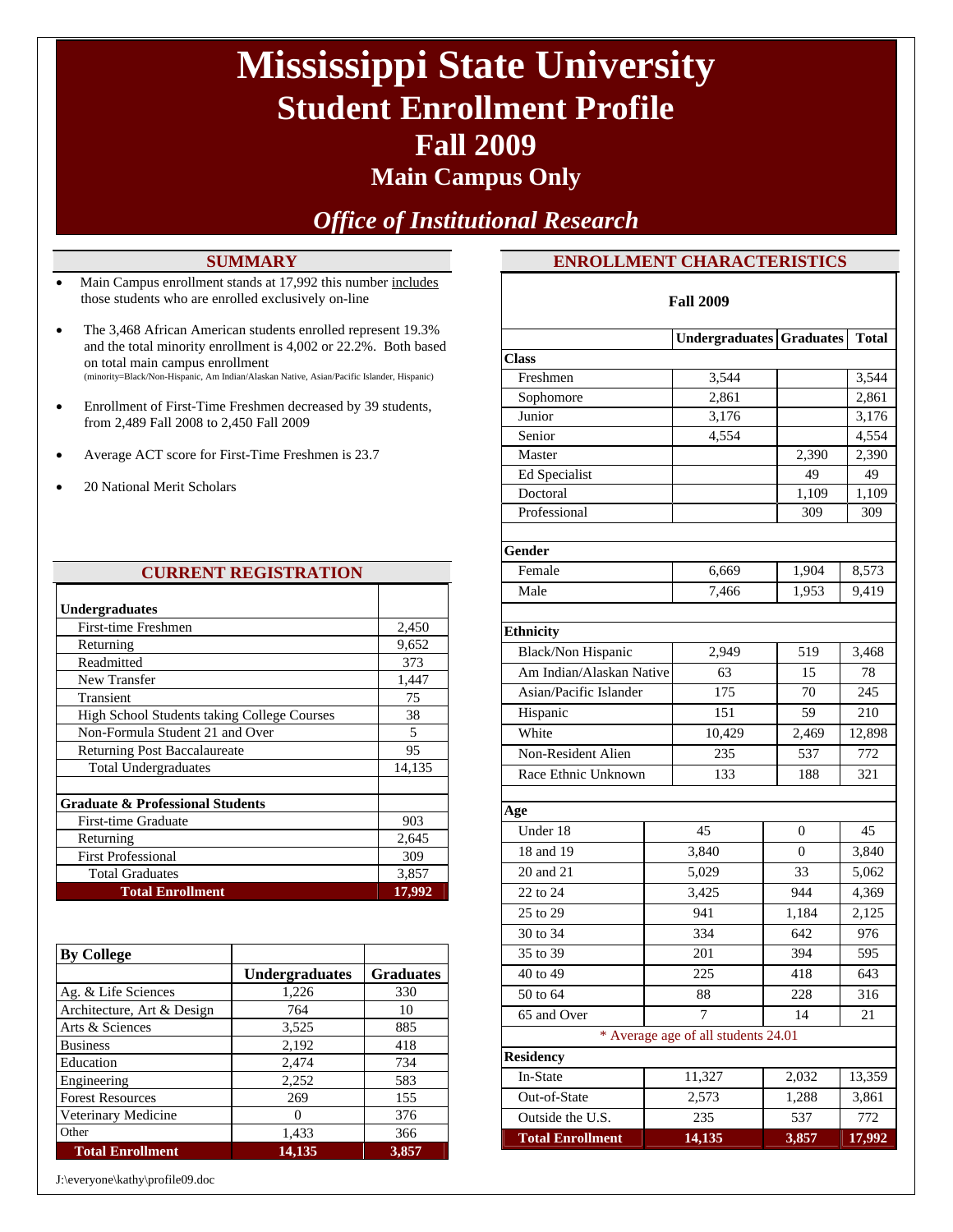#### **ENROLLMENT TRENDS**

Mississippi counties with the highest student enrollment:

| Oktibbeha                                 | 1,261 | Rankin    | 771 |
|-------------------------------------------|-------|-----------|-----|
| Hinds                                     | 929   | Lowndes   | 604 |
| Madison                                   | 870   | Lee       | 506 |
| • Students enrolled from adjacent states: |       |           |     |
|                                           |       |           |     |
| Alabama                                   | 755   | Louisiana | 197 |
| Tennessee                                 | 736   | Arkansas  | 109 |

Currently students are enrolled from 72 countries. The following countries have the largest enrollment:

| India       | 199 | Canada  | 27 |
|-------------|-----|---------|----|
| China       | 130 | Nigeria | 25 |
| South Korea | 104 | Nepal   | 23 |

| <b>TOTAL ENROLLMENT</b><br><b>Fall Semesters</b> |                       |                     |              |  |  |  |
|--------------------------------------------------|-----------------------|---------------------|--------------|--|--|--|
|                                                  |                       | Graduates/          |              |  |  |  |
| Year                                             | <b>Undergraduates</b> | <b>Professional</b> | <b>Total</b> |  |  |  |
| 1999                                             | 12,435                | 2,835               | 15,270       |  |  |  |
| 2000                                             | 12,818                | 2,946               | 15,764       |  |  |  |
| 2001                                             | 13,081                | 2,985               | 16,066       |  |  |  |
| 2002                                             | 12,873                | 2,979               | 15,852       |  |  |  |
| 2003                                             | 12,308                | 3,108               | 15,416       |  |  |  |
| 2004                                             | 11,990                | 3,127               | 15,117       |  |  |  |
| 2005                                             | 11,644                | 2,751               | 14,395       |  |  |  |
| 2006                                             | 11,697                | 2,725               | 14,422       |  |  |  |
| 2007                                             | 12,660                | 3,578               | 16,238       |  |  |  |
| 2008                                             | 13,490                | 3,637               | 17,127       |  |  |  |
| 2009                                             | 14,135                | 3,857               | 17,992       |  |  |  |

|                        | Fall   | Fall   | Fall   | Fall   | Fall   | Fall   |
|------------------------|--------|--------|--------|--------|--------|--------|
|                        | 2009   | 2008   | 2007   | 2006   | 2005   | 2004   |
| Black/Non-Hispanic     | 3.468  | 3,411  | 3,124  | 2,821  | 2,843  | 2.778  |
| Am Ind/Alaskan Native  | 78     | 69     | 62     | 31     | 33     | 55     |
| Asian/Pacific Islander | 245    | 233    | 219    | 196    | 195    | 203    |
| Hispanic               | 210    | 197    | 173    | 129    | 126    | 150    |
| White                  | 12,898 | 12,401 | 11.945 | 10.668 | 10.638 | 11.335 |
| Non-Resident Alien     | 772    | 816    | 715    | 577    | 560    | 596    |
| Race/Ethnic Unknown    | 321    |        |        |        |        |        |
| <b>Total</b>           | 17.992 | 17.127 | 16.238 | 14,422 | 14,395 | 15,117 |

- The highest undergraduate program enrollment is in Kinesiology (PE) with 992 students, followed by Biological Sciences (BIO) with 933 students
- The highest graduate enrollment program is in Business Administration (BA) with 298 students followed by, Geosciences (GG) with 297 students
- The professional student enrollment in Veterinary Medicine (DVM) is 309
- Undeclared undergraduate student enrollment (UND) is 1,295
- Unclassified graduate student enrollment (UNC) is 366

#### **COMMUNITY COLLEGES**

 Total of 1,447 new transfer students enrolled for the Fall 2009 semester. Of those, 1,141 were from Mississippi Community Colleges, compared to 1,079 for the Fall 2008 semester:

| NEW UNDERGRADUATE TRANSFERS<br><b>From Mississippi Community Colleges</b> |       |
|---------------------------------------------------------------------------|-------|
| <b>Coahoma Community College</b>                                          | 3     |
| Copiah-Lincoln Community College                                          | 44    |
| <b>East Central Community College</b>                                     | 78    |
| East Mississippi Community College                                        | 189   |
| <b>Hinds Community College</b>                                            | 98    |
| <b>Holmes Community College</b>                                           | 136   |
| Itawamba Community College                                                | 197   |
| Jones County Junior College                                               | 68    |
| <b>Meridian Community College</b>                                         | 64    |
| Mississippi Delta Community College                                       | 27    |
| Mississippi Gulf Coast Community College                                  | 68    |
| Northeast Mississippi Community College                                   | 73    |
| Northwest Mississippi Community College                                   | 58    |
| Pearl River Community College                                             | 22    |
| Southwest Mississippi Community College                                   | 16    |
| <b>Total</b>                                                              | 1,141 |

#### **ACT INFORMATION**

 First-Time Entering Freshmen enrollment decreased from 2,489 for Fall 2008 to 2,450 for Fall 2009. The average ACT score of first-time freshmen is 23.7

#### **ACT COMPOSITE SCORE**

| <b>Category</b>                  | <b>Average</b> | High | Low |
|----------------------------------|----------------|------|-----|
| <b>Total First-Time Freshmen</b> | 23.7           | 36   | 14  |
| <b>First-Time Males</b>          | 24.2           | 36   |     |
| First-Time Females               | 23.2           | 14   | 35  |
|                                  |                |      |     |

| <b>Average Score by Section</b>   |      |
|-----------------------------------|------|
| English                           | 24.8 |
| Mathematics                       | 23.0 |
| Reading                           | 24.7 |
| Natural Science                   | 23.7 |
| <b>Average Score by Ethnicity</b> |      |
| Black/Non-Hispanic                | 19.9 |
| American Indian/Alaskan Native    | 21.5 |
| Asian/Pacific Islander            | 24.8 |
| Hispanic                          | 23.7 |
| White                             | 24.7 |
| Non-Resident Alien                | 23.6 |
| Race/Ethnic Unknown               | 23.2 |
| <b>Average Score by Residency</b> |      |
| In-State                          | 23.3 |
| Out-of-State                      | 24.6 |
| Outside the U.S.                  | 23.6 |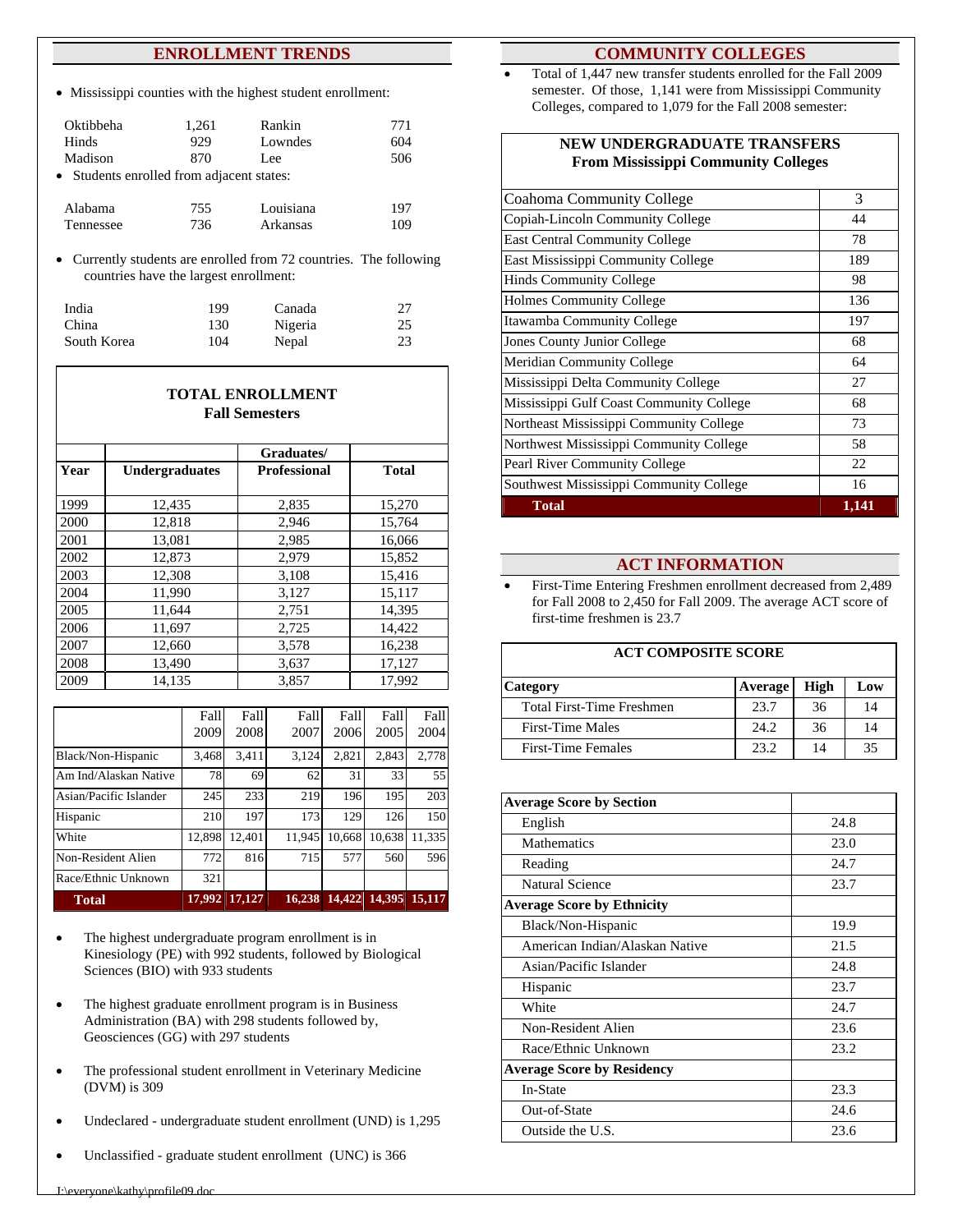### **Enrollment by College by Major Main Campus Only Fall 2009**

| <b>College/School</b>                  | <b>Major Code</b>          | Major                                      | Undergraduate    | Graduate         | <b>Total</b>    |
|----------------------------------------|----------------------------|--------------------------------------------|------------------|------------------|-----------------|
| <b>Agriculture &amp; Life Sciences</b> |                            |                                            |                  |                  |                 |
|                                        | <b>ADS</b>                 | Animal & Dairy Science                     | 234              | $\overline{0}$   | 234             |
|                                        | <b>AEE</b>                 | Ag Extension Education                     | $\mathbf{0}$     | $\overline{35}$  | 35              |
|                                        | <b>AETB</b>                | Agri Engineering Technology & Business     | 81               | $\theta$         | 81              |
|                                        | <b>AFRE</b>                | Ag, Food & Resources                       | $\overline{22}$  | $\boldsymbol{0}$ | 22              |
|                                        | $\mathbf{AGB}$             | Agribusiness                               | $\overline{57}$  | $\overline{0}$   | 57              |
|                                        | ${\bf AGBM}$               | Agribusiness Management                    | $\boldsymbol{0}$ | $\overline{3}$   | 3               |
|                                        | <b>AGN</b>                 | Agronomy                                   | 53               | $\overline{0}$   | 53              |
|                                        | $AGR$                      | Agriculture                                | $\theta$         | 69               | 69              |
|                                        | $\rm{AGS}$                 | <b>Agricultural Science</b>                | 19               | $\overline{47}$  | 66              |
|                                        | <b>AIS</b>                 | <b>Agricultural Information Sciences</b>   | $\overline{39}$  | $\overline{0}$   | 39              |
|                                        | <b>ALSC</b>                | <b>Agricultural Life Sciences</b>          | $\theta$         | 25               | 25              |
|                                        | <b>BCH</b>                 | Biochemistry                               | 164              | $\mathbf{0}$     | 164             |
|                                        | <b>FSNH</b>                | Food Science, Nutrition, Health Promotions | 102              | $\overline{0}$   | 102             |
|                                        | <b>FST</b>                 | Food Science Technology                    | 1                | $\overline{0}$   | 1               |
|                                        | HO                         | Horticulture                               | 27               | $\overline{0}$   | 27              |
|                                        | $\overline{HS}$            | <b>Human Sciences</b>                      | 200              | $\mathbf{0}$     | 200             |
|                                        | <b>IPM</b>                 | <b>Integrated Pest Management</b>          | 9                | $\Omega$         | 9               |
|                                        | LA                         | Landscape Architecture                     | 128              | 29               | 157             |
|                                        | <b>LAC</b>                 | Landscape Contracting                      | 44               | $\mathbf{0}$     | 44              |
|                                        | <b>LFSC</b>                | Life Science                               | $\overline{0}$   | $\overline{25}$  | 25              |
|                                        | <b>MOLB</b>                | <b>Molecular Biology</b>                   | $\mathbf{0}$     | 19               | 19              |
|                                        | <b>NFSH</b>                | Food Science, Nutrition, Health Promotions | $\overline{0}$   | 78               | 78              |
|                                        | PO                         | Poultry Science                            | $\overline{42}$  | $\overline{0}$   | $\overline{42}$ |
|                                        | <b>UALS</b>                | Agriculture - Undeclared                   | $\overline{4}$   | $\Omega$         | $\overline{4}$  |
| <b>TOTAL</b>                           |                            |                                            | 1,226            | 330              | 1,556           |
| Architecture, Art & Design             |                            |                                            |                  |                  |                 |
|                                        | $\rm{ARC}$                 | Architecture                               | 197              | 10               | 207             |
|                                        | <b>ART</b>                 | Art                                        | 350              | $\overline{0}$   | 350             |
|                                        | <b>BCS</b>                 | <b>Building Construction</b>               | $\overline{65}$  | $\overline{0}$   | 65              |
|                                        | ID                         | Design                                     | 109              | $\Omega$         | 109             |
|                                        | <b>PARC</b>                | Pre-Architecture                           | 43               | $\overline{0}$   | 43              |
| <b>TOTAL</b>                           |                            |                                            | 764              | 10               | 774             |
| Arts & Sciences                        |                            |                                            |                  |                  |                 |
|                                        | AN                         | Anthropology                               | 34               | $\boldsymbol{0}$ | 34              |
|                                        | <b>APAN</b>                | Applied Anthropology                       | $\theta$         | $\overline{23}$  | 23              |
|                                        | <b>BIO</b>                 | <b>Biological Sciences</b>                 | 933              | 38               | 971             |
|                                        | <b>BSIS</b>                | <b>Interdisciplinary Studies</b>           | 97               | $\mathbf{0}$     | 97              |
|                                        | <b>CH</b>                  | Chemistry                                  | 90               | 50               | 140             |
|                                        | $\rm CO$                   | Communications                             | 458              | 0                | 458             |
|                                        | COG                        | <b>Cognitive Sciences</b>                  | $\overline{0}$   | $\overline{12}$  | 12              |
|                                        | $\operatorname{EASC}$      | Earth and Atmospheric Sciences             | $\overline{0}$   | $8\,$            | 8               |
|                                        | <b>ECAS</b>                | Economics $- A & S$                        | $\overline{12}$  | $\overline{0}$   | 12              |
|                                        | $\mathop{\rm EN}\nolimits$ | English                                    | $\overline{122}$ | $\overline{29}$  | 151             |
|                                        | $\mathbf{FL}$              | Foreign Language                           | 50               | 11               | 61              |
|                                        | GBIO                       | <b>General Biology</b>                     | $\overline{0}$   | 120              | 120             |
|                                        | $\mathbf{G}\mathbf{G}$     | Geosciences                                | 508              | 297              | 805             |
|                                        | $\operatorname{GLA}$       | General Liberal Arts                       | 9                | $\overline{0}$   | 9               |
|                                        | <b>GSC</b>                 | General Science                            | 9                | $\overline{0}$   | 9               |
|                                        | $\mathop{\rm HI}\nolimits$ | History                                    | 119              | 47               | 166             |
|                                        | <b>IDS</b>                 | <b>Interdisciplinary Sciences</b>          | $\overline{0}$   | 11               | 11              |
|                                        | MA                         | Mathematics                                | 59               | 8                | 67              |
|                                        | <b>MASC</b>                | <b>Mathematical Sciences</b>               | $\overline{0}$   | 16               | 16              |
|                                        | <b>MEDT</b>                | Medical Technology                         | 60               | $\overline{0}$   | 60              |
|                                        | $\rm MIC$                  | Microbiology                               | 53               | $\boldsymbol{0}$ | 53              |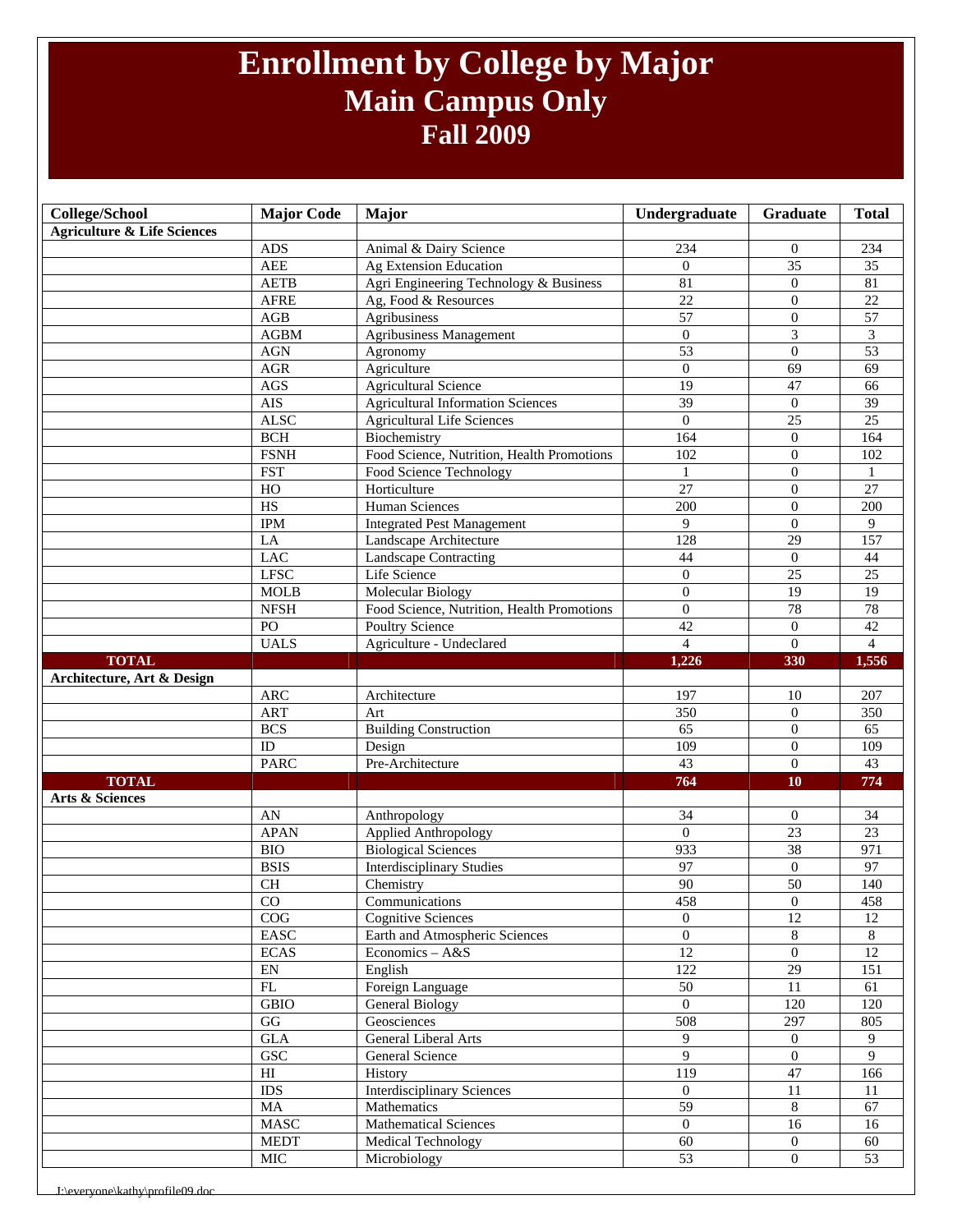### **Enrollment by College by Major Main Campus Only Fall 2009**

| <b>College/School</b>  | <b>Major Code</b>            | <b>Major</b>                        | Undergraduate    | Graduate         | <b>Total</b>    |
|------------------------|------------------------------|-------------------------------------|------------------|------------------|-----------------|
| Arts & Sciences (cont) |                              |                                     |                  |                  |                 |
|                        | MU                           | Music                               | 37               | $\theta$         | 37              |
|                        | PH                           | Physics                             | 29               | 12               | 41              |
|                        | <b>PPA</b>                   | Public Policy & Administration      | $\mathbf{0}$     | 102              | 102             |
|                        | ${\sf PR}$                   | Philosophy                          | $\overline{22}$  | $\overline{0}$   | $\overline{22}$ |
|                        | <b>PS</b>                    | <b>Political Science</b>            | 241              | 9                | 250             |
|                        | <b>PSY</b>                   | Psychology                          | $\overline{376}$ | 32               | 408             |
|                        | $\overline{SO}$              | Sociology                           | 124              | 46               | 170             |
|                        | <b>ST</b>                    | Statistics                          | $\boldsymbol{0}$ | 14               | 14              |
|                        | <b>SW</b>                    | Social Work                         | 83               | $\overline{0}$   | 83              |
| <b>TOTAL</b>           |                              |                                     | 3,525            | 885              | 4,410           |
| <b>Business</b>        |                              |                                     |                  |                  |                 |
|                        | ACC                          | Accounting                          | 115              | 32               | 147             |
|                        | <b>BA</b>                    | <b>Business Administration</b>      | $\Omega$         | 298              | 298             |
|                        | <b>BIS</b>                   | <b>Business Information Systems</b> | 81               | $\mathbf{0}$     | 81              |
|                        | <b>BKFN</b>                  | Banking & Finance                   | 8                | $\overline{0}$   | 8               |
|                        | <b>BUAD</b>                  | <b>Business Administration</b>      | 383              | $\overline{0}$   | 383             |
|                        | <b>BUSI</b>                  | <b>Business Administration - MR</b> | 22               | 5                | 27              |
|                        | $\rm EC$                     | Economics                           | $\overline{c}$   | $\overline{c}$   | $\overline{4}$  |
|                        | <b>ECO</b>                   | <b>Business Economics</b>           | $\overline{20}$  | $\boldsymbol{0}$ | $\overline{20}$ |
|                        | <b>FINA</b>                  | Finance                             | 107              | $\mathbf{0}$     | 107             |
|                        | <b>GAEC</b>                  | <b>Applied Economics</b>            | $\overline{0}$   | $\,8\,$          | 8               |
|                        | <b>GBA</b>                   | General Business Administration     | $\overline{17}$  | $\overline{0}$   | $\overline{17}$ |
|                        | <b>INFS</b>                  | <b>Information Systems</b>          | $\overline{0}$   | 14               | 14              |
|                        | <b>INS</b>                   | Insurance                           | 97               | $\overline{0}$   | 97              |
|                        | <b>MCL</b>                   | Mgmt of Construction & Land         | $\overline{73}$  | $\boldsymbol{0}$ | 73              |
|                        | <b>MGT</b>                   | Management                          | $\overline{61}$  | $\mathbf{0}$     | $\overline{61}$ |
|                        | <b>MKT</b>                   | Marketing                           | 300              | $\overline{0}$   | 300             |
|                        | <b>PACC</b>                  | Pre-Accounting                      | 299              | $\theta$         | 299             |
|                        | <b>PBUS</b>                  | Pre-Business                        | 577              | $\overline{0}$   | 577             |
|                        | $\mathbf{PM}$                | Project Management                  | $\overline{0}$   | 46               | 46              |
|                        | <b>REF</b>                   | Real Estate Finance                 | $\overline{26}$  | $\overline{0}$   | 26              |
|                        | <b>REMF</b>                  | Real Estate & Mortgage              | $\overline{4}$   | $\overline{0}$   | $\overline{4}$  |
|                        | <b>TAX</b>                   | Taxation                            | $\overline{0}$   | $\overline{13}$  | 13              |
| <b>TOTAL</b>           |                              |                                     | 2,192            | 418              | 2,610           |
| <b>Education</b>       |                              |                                     |                  |                  |                 |
|                        | $\ensuremath{\mathsf{CED}}$  | Community College Education         | $\boldsymbol{0}$ | 20               | 20              |
|                        | <b>CIED</b>                  | Curriculum & Instruction            | $\overline{0}$   | 21               | $21\,$          |
|                        | <b>COE</b>                   | <b>Counselor Education</b>          | $\overline{0}$   | 101              | 101             |
|                        | <b>EDAD</b>                  | Elementary, Middle & Sec Educ Admin | $\boldsymbol{0}$ | 67               | 67              |
|                        | <b>EDLS</b>                  | School Administration               | $\Omega$         | $\overline{4}$   | $\Delta$        |
|                        | $\mathop{\rm EDUC}\nolimits$ | Education                           | $\boldsymbol{0}$ | 65               | 65              |
|                        | <b>ELED</b>                  | <b>Elementary Education</b>         | 601              | 19               | 620             |
|                        | EPY                          | <b>Educational Psychology</b>       | 172              | $28\,$           | 200             |
|                        | ${\rm EXED}$                 | <b>Special Education</b>            | $\overline{75}$  | $17\,$           | 92              |
|                        | <b>INDT</b>                  | <b>Industrial Technology</b>        | $\overline{103}$ | $\mathbf{0}$     | 103             |
|                        | <b>ISWD</b>                  | Instruct. Sys & Workforce Dev       | $\overline{0}$   | 76               | 76              |
|                        | IT                           | <b>Instructional Technology</b>     | $\overline{0}$   | $\overline{34}$  | $\overline{34}$ |
|                        | <b>ITS</b>                   | <b>Information Tech Services</b>    | 108              | $\overline{0}$   | 108             |
|                        | <b>MST</b>                   | Technology                          | $\overline{0}$   | 17               | 17              |
|                        | ${\tt MUED}$                 | Music Education                     | $\overline{94}$  | $\mathbf{0}$     | 94              |
|                        | PE                           | Physical Education                  | 992              | 67               | 1,059           |
|                        | PHCE                         | Student Counseling & Personnel Ser. | $\mathbf{0}$     | 21               | 21              |
|                        | $\ensuremath{\mathsf{PHCL}}$ | Community College Leadership        | $\boldsymbol{0}$ | 103              | 103             |
|                        | PHSE                         | Counselor Ed/Student Counseling     | $\overline{0}$   | 8                | 8               |
|                        |                              |                                     |                  |                  |                 |

veryone\kathy\profile09.do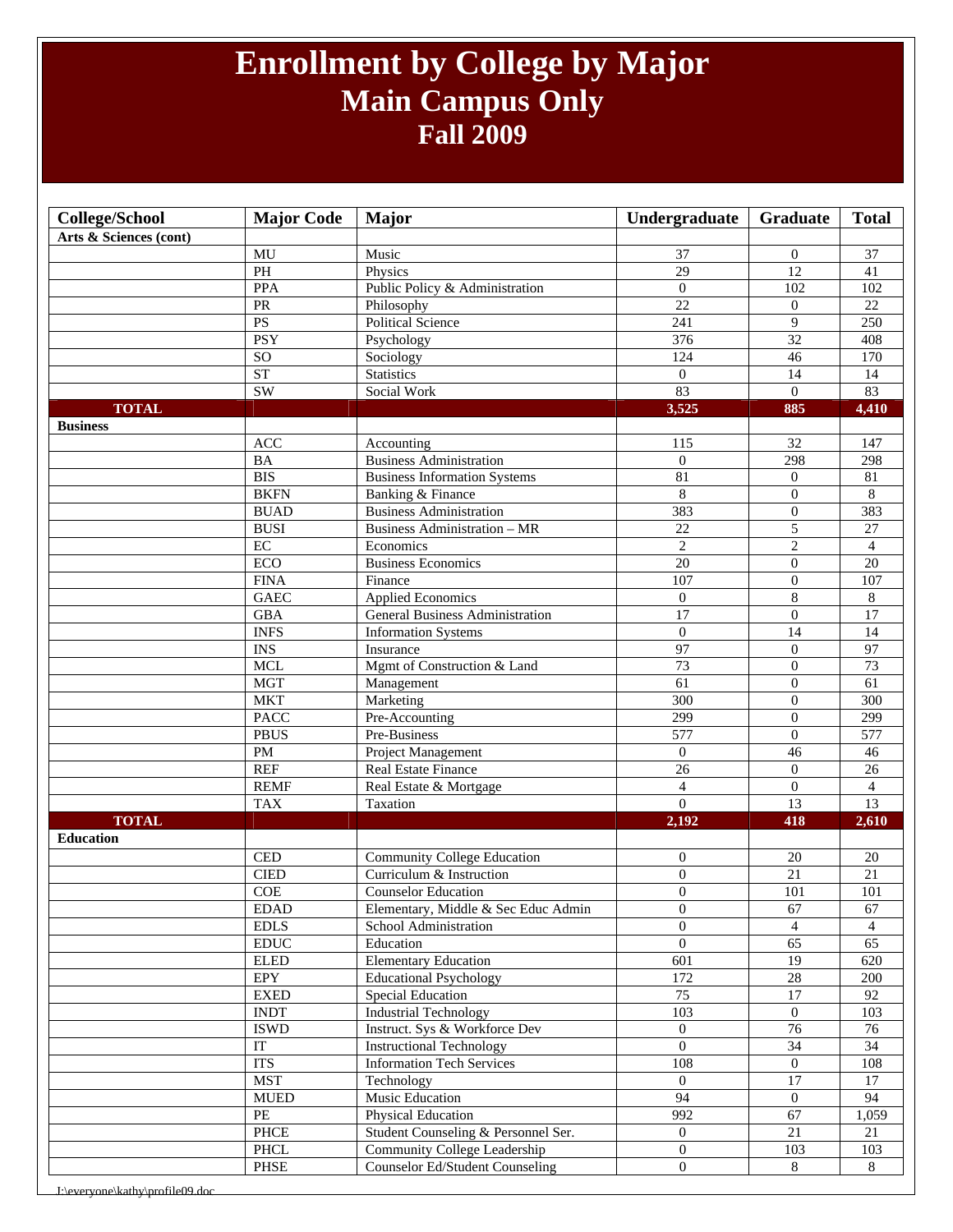### **Enrollment by College by Major Main Campus Only Fall 2009**

| <b>College/School</b>      | <b>Major Code</b>       | <b>Major</b>                        | Undergraduate        | Graduate         | <b>Total</b>     |
|----------------------------|-------------------------|-------------------------------------|----------------------|------------------|------------------|
|                            | <b>SEED</b>             | <b>Secondary Education</b>          | 293                  | 17               | 310              |
|                            | <b>STAR</b>             | Secondary Teacher Alt Route         | $\mathbf{0}$         | 34               | $\overline{34}$  |
|                            | <b>TTE</b>              | <b>Technology Teacher Education</b> | $\overline{35}$      | $\overline{0}$   | $\overline{35}$  |
|                            | <b>TTS</b>              | Trade & Tech Studies                | $\mathbf{1}$         | $\boldsymbol{0}$ | $\mathbf{1}$     |
|                            | <b>WEL</b>              | Workforce Education Leadership      | $\overline{0}$       | $\overline{15}$  | 15               |
| <b>TOTAL</b>               |                         |                                     | 2,474                | 734              | 3,208            |
| <b>Engineering</b>         |                         |                                     |                      |                  |                  |
|                            | <b>ASE</b>              | Aerospace Engineering               | 193                  | 18               | $\overline{211}$ |
|                            | BE                      | <b>Biological Engineering</b>       | 239                  | 7                | 246              |
|                            | <b>BME</b>              | <b>Biomedical Engineering</b>       | $\overline{0}$       | 17               | $\overline{17}$  |
|                            | CE                      | Civil Engineering                   | 356                  | 47               | 403              |
|                            | CHE                     | <b>Chemical Engineering</b>         | $\overline{247}$     | $\overline{14}$  | $\overline{261}$ |
|                            | <b>CME</b>              | <b>Computational Engineering</b>    | $\mathbf{0}$         | 18               | 18               |
|                            | <b>CPE</b>              | <b>Computer Engineering</b>         | 151                  | 23               | 174              |
|                            | $\overline{\text{CS}}$  | <b>Computer Science</b>             | 149                  | $\overline{68}$  | $\overline{217}$ |
|                            | $\rm{EE}$               | <b>Electrical Engineering</b>       | $\overline{207}$     | 105              | $\overline{312}$ |
|                            | <b>ENGR</b>             | Engineering                         | $\mathbf{0}$         | 217              | 217              |
|                            | IE                      | <b>Industrial Engineering</b>       | 156                  | $\overline{32}$  | 188              |
|                            | <b>ME</b>               | <b>Mechanical Engineering</b>       | 493                  | $\overline{17}$  | 510              |
|                            | SE                      | Software Engineering                | 51                   | $\overline{0}$   | $\overline{51}$  |
|                            | <b>UENG</b>             | <b>Engineering Undeclared</b>       | 10                   | $\Omega$         | $\overline{10}$  |
| <b>TOTAL</b>               |                         |                                     | 2,252                | 583              | 2,835            |
| <b>Forest Resources</b>    |                         |                                     |                      |                  |                  |
|                            | <b>FO</b>               | Forestry                            | 122                  | 28               | 150              |
|                            | <b>FOR</b>              | <b>Forest Resources</b>             | $\mathbf{0}$         | $\overline{65}$  | 65               |
|                            | FP                      | <b>Forest Products</b>              | $\overline{2}$       | $\overline{13}$  | $\overline{15}$  |
|                            | WF                      | Wildlife & Fisheries                | $\overline{145}$     | $\mathbf{0}$     | $\overline{145}$ |
|                            | <b>WLE</b>              | <b>Wildlife Ecology</b>             | $\Omega$             | 49               | 49               |
| <b>TOTAL</b>               |                         |                                     | 269                  | 155              | 424              |
| <b>Veterinary Medicine</b> |                         |                                     |                      |                  |                  |
|                            | $^{\ast}$ CVM           | Veterinary Medicine                 | $\boldsymbol{0}$     | 309              | 309              |
|                            | <b>ENVT</b>             | <b>Environmental Toxicology</b>     | $\overline{8}$       | $\overline{0}$   | $\,8\,$          |
|                            | <b>VMS</b>              | Veterinary Medical Science          | 59                   | $\overline{0}$   | $\overline{59}$  |
|                            |                         |                                     | 67                   | 309              | 376              |
| Other                      |                         |                                     |                      |                  |                  |
|                            | <b>ATS</b>              | <b>Academically Talented</b>        | 38                   | $\overline{0}$   | 38               |
|                            |                         |                                     |                      |                  |                  |
|                            |                         |                                     |                      | $\overline{0}$   |                  |
|                            | $\mathop{\mathrm{CND}}$ | Continuing Education - Undeclared   | 13                   | $\boldsymbol{0}$ | $\overline{13}$  |
|                            | <b>SND</b>              | Special Non-Degree                  | 87<br>$\overline{0}$ |                  | 87               |
|                            | <b>UNC</b>              | Undeclared - Graduate               |                      | 366<br>$\Omega$  | 366              |
| <b>TOTAL</b>               | <b>UND</b>              | Undeclared - Undergraduates         | 1,295<br>1,433       | 366              | 1,295<br>1,799   |

\*Professional students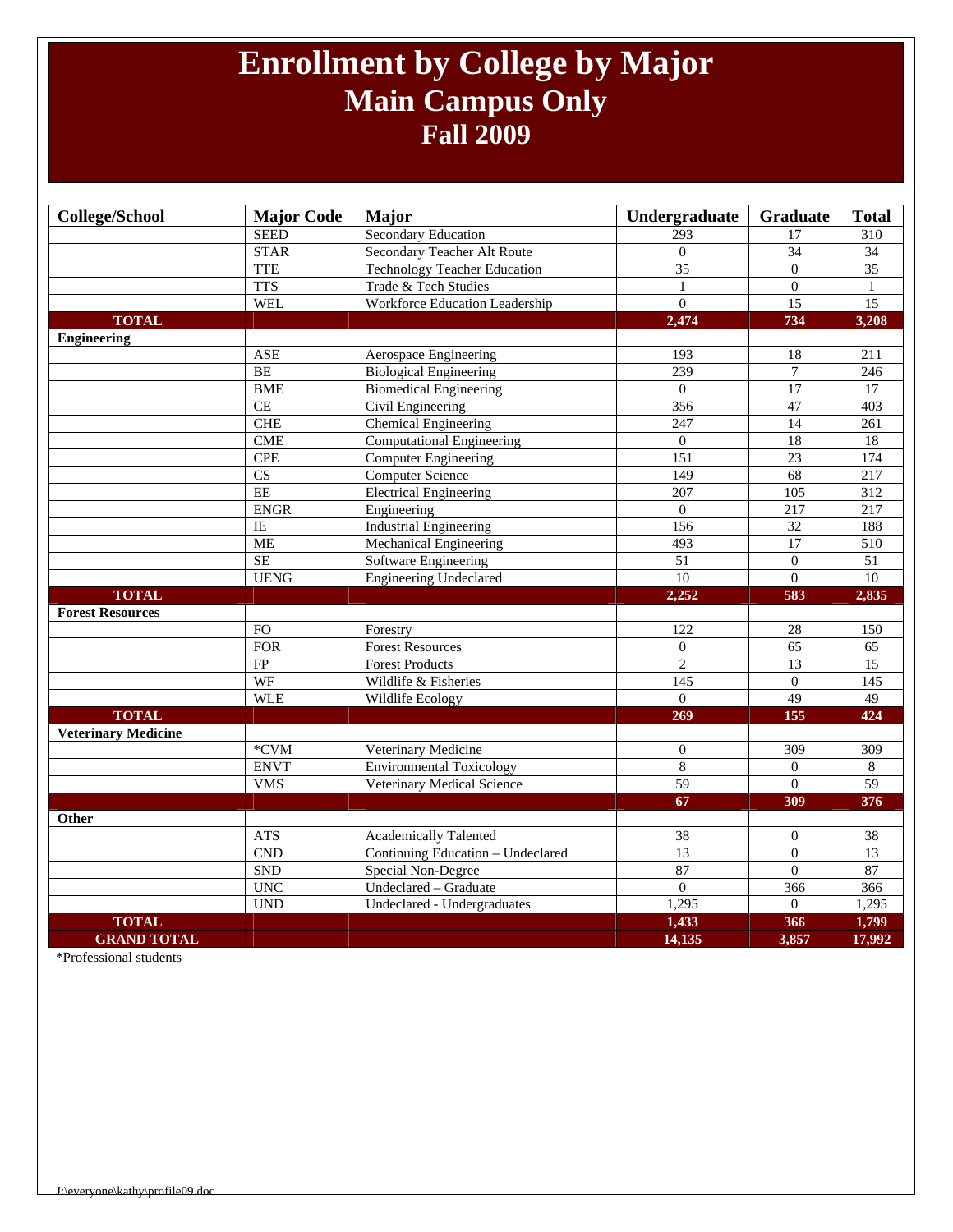### **Composite ACT Score \*First-Time Freshmen Fall 2009**

| <b>Test</b>        |                |                |                  |                  |                         |                 | Out-           | <b>Not</b>         |
|--------------------|----------------|----------------|------------------|------------------|-------------------------|-----------------|----------------|--------------------|
| <b>Score</b>       | Female         | <b>Male</b>    | <b>Black</b>     | Other            | White                   | <b>In-State</b> | of-State       | <b>Indentified</b> |
| 14                 | 1              | $\overline{2}$ | 3                | $\boldsymbol{0}$ | $\boldsymbol{0}$        |                 | $\overline{c}$ | $\boldsymbol{0}$   |
| 15                 | 3              | $\overline{7}$ | 9                | $\mathbf{1}$     | $\overline{0}$          | 7               | $\overline{2}$ | $\mathbf{1}$       |
| 16                 | 33             | 22             | 38               | $\overline{2}$   | 15                      | 42              | 13             | $\boldsymbol{0}$   |
| 17                 | 61             | 30             | 63               | $\overline{4}$   | 24                      | 70              | 20             | $\mathbf{1}$       |
| 18                 | 83             | 82             | 85               | 13               | 67                      | 133             | 32             | $\boldsymbol{0}$   |
| 19                 | 98             | 72             | 63               | 12               | 95                      | 136             | 29             | 5                  |
| 20                 | 102            | 97             | 67               | 11               | 121                     | 152             | 47             | $\boldsymbol{0}$   |
| 21                 | 114            | 78             | 44               | 13               | 135                     | 146             | 42             | 4                  |
| 22                 | 93             | 98             | 42               | 14               | 135                     | 138             | 46             | 7                  |
| 23                 | 64             | 86             | 17               | 5                | 128                     | 116             | 33             | 1                  |
| 24                 | 110            | 103            | 18               | 22               | 173                     | 131             | 77             | 5                  |
| 25                 | 80             | 87             | 18               | 8                | 141                     | 107             | 57             | 3                  |
| 26                 | 79             | 92             | $\overline{7}$   | 11               | 153                     | 98              | 69             | $\overline{4}$     |
| 27                 | 59             | 71             | 11               | 5                | 114                     | 87              | 42             | $\mathbf{1}$       |
| 28                 | 68             | 68             | $\tau$           | $\overline{7}$   | 122                     | 79              | 57             | $\boldsymbol{0}$   |
| 29                 | 64             | 60             | 1                | 14               | 109                     | 86              | 36             | $\overline{2}$     |
| 30                 | 48             | 60             | 4                | 5                | 99                      | 75              | 31             | $\overline{c}$     |
| 31                 | 22             | 43             | $\overline{2}$   | $\overline{7}$   | 56                      | 43              | 21             | $\mathbf{1}$       |
| 32                 | 22             | 38             | 1                | $\boldsymbol{0}$ | 59                      | 35              | 25             | $\boldsymbol{0}$   |
| 33                 | 5              | 24             | $\mathbf{0}$     | $\overline{2}$   | 27                      | 15              | 13             | $\mathbf{1}$       |
| 34                 | $\overline{2}$ | 12             | $\boldsymbol{0}$ | $\boldsymbol{0}$ | 14                      | 8               | 6              | $\boldsymbol{0}$   |
| 35                 | $\,1$          | 3              | $\mathbf{0}$     | $\boldsymbol{0}$ | $\overline{\mathbf{4}}$ | $\overline{c}$  | $\sqrt{2}$     | $\boldsymbol{0}$   |
| 36                 | $\Omega$       | $\overline{2}$ | $\Omega$         | $\theta$         | $\overline{2}$          | $\overline{2}$  | $\Omega$       | $\Omega$           |
| Total #            | 1,212          | 1,237          | 500              | 156              | 1,793                   | 1,709           | 702            | 38                 |
| <b>Average ACT</b> | 23.2           | 24.2           | 19.9             | 23.6             | 24.7                    | 23.3            | 24.6           | 23.6               |
| <b>Score</b>       |                |                |                  |                  |                         |                 |                |                    |

\*1 first-time freshman student has no ACT score

Total Number of First-Time Entering Freshmen – Fall 2009 = 2,450 Overall ACT Composite Score for First-Time Entering Freshmen = 23.7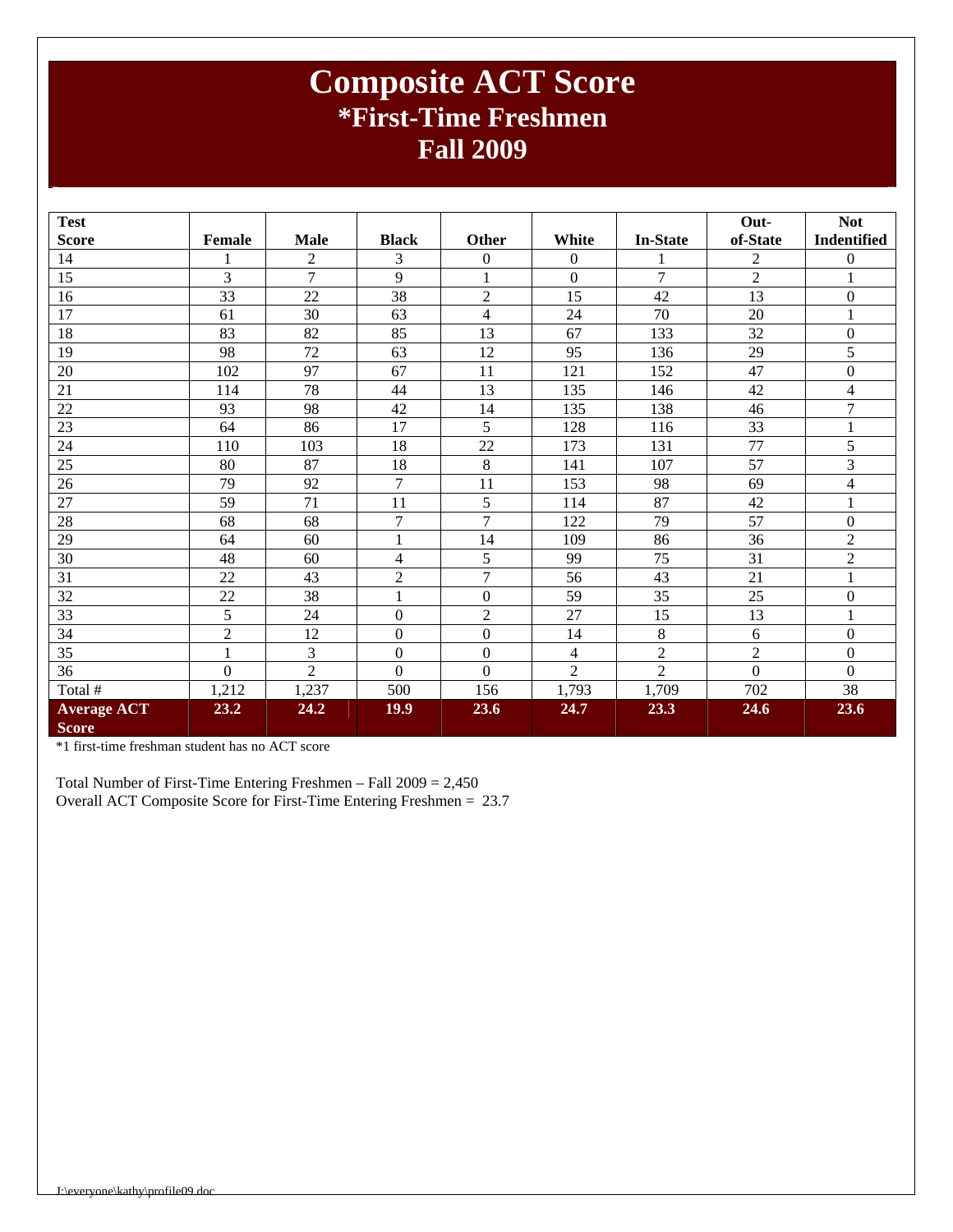### **Composite ACT Score \*First-Time Freshmen Fall 2009**

| <b>Test</b>                        | Agriculture &        | Architecture,    | Arts $\&$       |                  |                  |                    |                          |                  |
|------------------------------------|----------------------|------------------|-----------------|------------------|------------------|--------------------|--------------------------|------------------|
| <b>Score</b>                       | <b>Life Sciences</b> | Art & Design     | <b>Sciences</b> | <b>Business</b>  | <b>Education</b> | <b>Engineering</b> | Forestry                 | Other            |
| 14                                 | $\Omega$             | 0                |                 | $\Omega$         | $\Omega$         | $\Omega$           | $\Omega$                 | $\overline{c}$   |
| 15                                 | $\boldsymbol{0}$     | $\boldsymbol{0}$ | 3               | $\Omega$         | $\Omega$         | $\theta$           | $\boldsymbol{0}$         | $\overline{7}$   |
| 16                                 | 4                    | 1                | 12              | 6                | 9                | $\boldsymbol{0}$   | $\overline{c}$           | 21               |
| $\overline{17}$                    | 6                    | $\mathbf{1}$     | 23              | 10               | 12               | $\overline{0}$     | $\Omega$                 | 39               |
| 18                                 | 10                   | 5                | 28              | 23               | 21               | $\overline{4}$     | $\Omega$                 | 74               |
| 19                                 | 19                   | $\overline{7}$   | 37              | 15               | 16               | 6                  | 3                        | 67               |
| 20                                 | 17                   | 15               | 45              | 23               | 24               | 17                 | $\overline{7}$           | 51               |
| 21                                 | 14                   | 16               | 44              | 32               | 26               | 17                 | 5                        | 38               |
| 22                                 | 23                   | 10               | 55              | 23               | 20               | 19                 | $\overline{2}$           | 39               |
| 23                                 | 14                   | $\overline{4}$   | 42              | 20               | 10               | 36                 | 4                        | 20               |
| 24                                 | 27                   | 13               | 53              | 25               | 14               | 46                 | 7                        | 28               |
| 25                                 | 19                   | 11               | 42              | 19               | 13               | 45                 | $\overline{2}$           | 16               |
| 26                                 | 18                   | 7                | 36              | 16               | 14               | 47                 | $\overline{\mathcal{L}}$ | 29               |
| 27                                 | 14                   | $8\,$            | 34              | 12               | 13               | 34                 | 4                        | 11               |
| 28                                 | 13                   | 6                | 41              | 12               | 11               | 40                 | $\overline{c}$           | 11               |
| 29                                 | 16                   | 10               | 33              | 8                | 5                | 40                 | 3                        | 9                |
| 30                                 | 7                    | 5                | 26              | 8                | $\overline{4}$   | 48                 | 3                        | 7                |
| 31                                 | 4                    | 4                | 11              | 3                | 3                | 34                 | $\overline{2}$           | 4                |
| 32                                 | 6                    |                  | 15              | $\overline{2}$   |                  | $\overline{33}$    | $\overline{0}$           | $\overline{2}$   |
| 33                                 | $\boldsymbol{0}$     | $\overline{2}$   | 5               | $\overline{c}$   | $\Omega$         | 20                 | $\boldsymbol{0}$         | $\boldsymbol{0}$ |
| 34                                 | $\mathbf{1}$         | $\boldsymbol{0}$ | 1               | $\boldsymbol{0}$ | $\Omega$         | 12                 | $\mathbf{0}$             | $\Omega$         |
| 35                                 | $\boldsymbol{0}$     | $\Omega$         | $\Omega$        | $\Omega$         | $\overline{0}$   | $\overline{4}$     | $\boldsymbol{0}$         | $\Omega$         |
| 36                                 | $\Omega$             | $\Omega$         | $\Omega$        | $\Omega$         | $\overline{0}$   | $\overline{2}$     | $\Omega$                 | $\Omega$         |
| Total #                            | 232                  | 126              | 587             | 259              | 216              | 504                | 50                       | 475              |
| Avg.<br><b>ACT</b><br><b>Score</b> | 23.8                 | 24.0             | 23.7            | 22.8             | 22.2             | 27.0               | 23.9                     | 21.0             |

\*1 first-time freshman student has no ACT score

Total Number of First-Time Entering Freshmen – Fall 2009 = 2,450 Overall ACT Composite Score for First-Time Entering Freshmen = 23.7